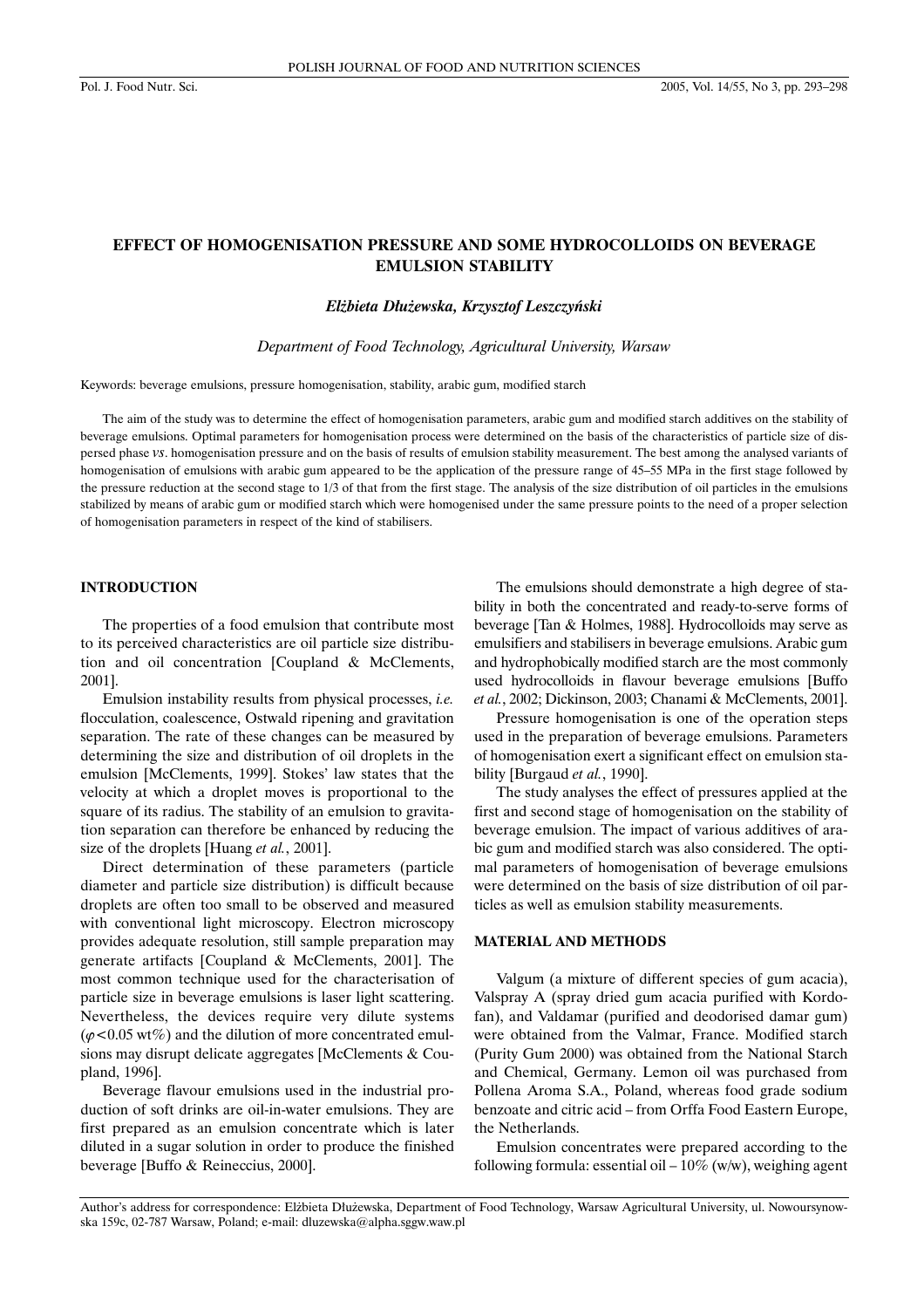(Valdamar) –  $8\%$  (w/w), arabic gum –  $8\%$  (w/w) or modified starch –  $12\%$  (w/w), sodium benzoate –  $0.1\%$  (w/w), citric acid – 0.3% (w/w), and distilled water – up to  $100\%$  (w/w). The emulsifier was dispersed for half an hour with an RW 20 DZW mixer by Janke & Kunkle, Germany, in water at 20°C (modified starch) or 40°C (arabic gum), in which the sodium benzoate had been previously dissolved. Next, citric acid was added. The water phase with arabic gum was stored for 24 h to hydrate the emulsifier. Pre-emulsion was prepared by adding together the water and oil phases (*i.e.* the hydrocolloid solution and the essential oil with damar gum) and stirring with the mixer RW 20 DZM for 10 min with the velocity of 1700 rpm. A fine emulsion was achieved by subjecting the premixes to a two-stage homogenization with an APV-1000 homogenizer by APV, Denmark. Two variants of the relations between pressure values at the first and second stage of homogenization were analysed in the paper. Namely, it was assumed that in the second stage the pressure reaches 1/3 or 2/3 of the pressure value achieved in the first stage, respectively.

Mean particle size and particle size distribution of the dispersed phase of beverage emulsions were determined with static light scattering using a Malvern Mastersizer (Malvern Instruments Ltd., Malvern, UK) on the next day after preparation. The emulsions were diluted with distilled water (1:200).

The average droplet size was characterised by mean diameters related to the volume  $D_{[4,3]}$  and surface  $D_{[3,2]}$ , defined respectively as:

 $D_{[4,3]} = \sum_{i} n_i d_i^4 / \sum_{i} n_i d_i^3$ 

and

$$
D_{[3,2]} = \Sigma_i n_i d_i^3 / \Sigma_i n_i d_i^2,
$$

where  $n_i$  is the number of droplets with diameter  $d_i$ .

Turbidity evaluation of emulsion stability [Kaufman, 1984] consisted in the measurement of the absorbance of emulsion samples diluted at 1:1000 ratio. The absorbance was read at 400 and 800 nm, using a Helios  $\beta$  spectrophotometer (Unicam, UK). The particle size index (R) was determined from the ratio of the absorbance at 800 and 400 nm.

In order to determine the emulsion stability end-point (time to breakage), the emulsions were diluted in a 5% sugar solution and stored in 1-L plastic bottles (PET) at a temperature of  $20 \pm 1^{\circ}$ C and daylight. The absorbance was read at 500 nm, using a Helios  $\beta$  spectrophotometer (Unicam, UK). A 5% sugar solution was used as a blank sample for absorbance measurements. Samples were consistently taken from a point at 4 cm from the bottom of the bottle. Daily readings were performed until a week from the first reading. The fist-order logarithmic model has been used to the mathematical description of the absorbance *vs*. time relation.

The first-order model is characterised by the following equation:

 $ln A = ln A_0 - k_1t$ ,

where t is time, A absorbance at time  $=$  t,  $A_0$  absorbance at time =  $t_0$ ,  $k_1$  the first-order rate constant.

Emulsion stability (time to breakage) was computed from the above fitting equation at  $A=0.1 A_0$  [Buffo *et al.*, 2002].

The statistical analysis was carried out with use of the computer program *Statgraphics Plus* produced by Statistical Graphics Corporation, using the one-way analysis of variance, at a confidence level of 5%.

# **RESULTS AND DISCUSSION**

The limitation of the destabilisation processes in beverage emulsions can be achieved among others by obtaining the proper dispersion degree [Horne & Hermar 1998]. The emulsion stability can be expected to be higher when the droplet size is smaller. An emulsion containing weighing agents and an acceptable emulsifying constituent will typically not separate if the average particle size of the emulsion is below 1  $\mu$ m [Buffo & Reineccius, 2000].

In our investigations, the pressure applied at the first stage of homogenization ranged from 35 to 65MPa. At the second stage, the pressure was reduced to 2/3 and 1/3 of the pressure from the first stage. Figure 1 shows the size distribution of particles in emulsions which were stabilised with a mixture of arabic gum preparations (8%). The course of the curves (Figure 1a) obtained for volume fractions of particles with the given size indicates that the emulsions homogenised under the pressure of 35/12 and 35/23 MPa contained a significant fraction of particles having the diameter larger than 10  $\mu$ m (the second significant pick was observed for diameter range of  $10-100 \mu m$ ). The fraction of coarse particles was considerably smaller upon applying the pressure variant of 35/12 MPa, as compared to the 35/23 MPa variant. Figure 1b shows more significant differences in particle size distribution. Homogenisation under the pressure of 45/15 MPa enabled obtaining emulsion samples containing oil droplets with diameter range of 0.1–1.68  $\mu$ m, whereas pressure treatment at 45/30 MPa resulted in the formation of oil droplets with diameter range of 0.05–76  $\mu$ m. An analysis of results shown in Figures 1c and 1d confirmed that the reduction of pressure at the second stage of homogenisation to 2/3 of that from the first stage results in the widening of particle size distribution and in the appearance of oil droplets with diameters larger than 10  $\mu$ m.

Table 1 compiles results of measurements of the mean sizes of oil particles *vs*. homogenisation parameters. The mean size of oil droplets obtained  $(D<sub>[4,3]</sub>)$  was lower when the pressure at the second stage reached 1/3 of the pressure value applied at the first stage, compared with the mean size of droplets obtained when the pressure at the second stage was reduced to 2/3 of that at the first stage. Emulsions obtained upon homogenisation under the pressure set of 55/35 MPa and 55/18 MPa contained oil droplets with diameters  $D_{[4,3]}$  equal to 2.66  $\mu$ m and 0.89  $\mu$ m, respectively. Thus, applying the pressure variants of 55/18 MPa as well as 45/15 MPa, the condition of high stability of beverage emulsions (average particle size below  $1 \mu m$ ) postulated by Buffo and Reineccius [2000] was met. Taking into account the dispersion degree of beverage emulsions, it can be stated that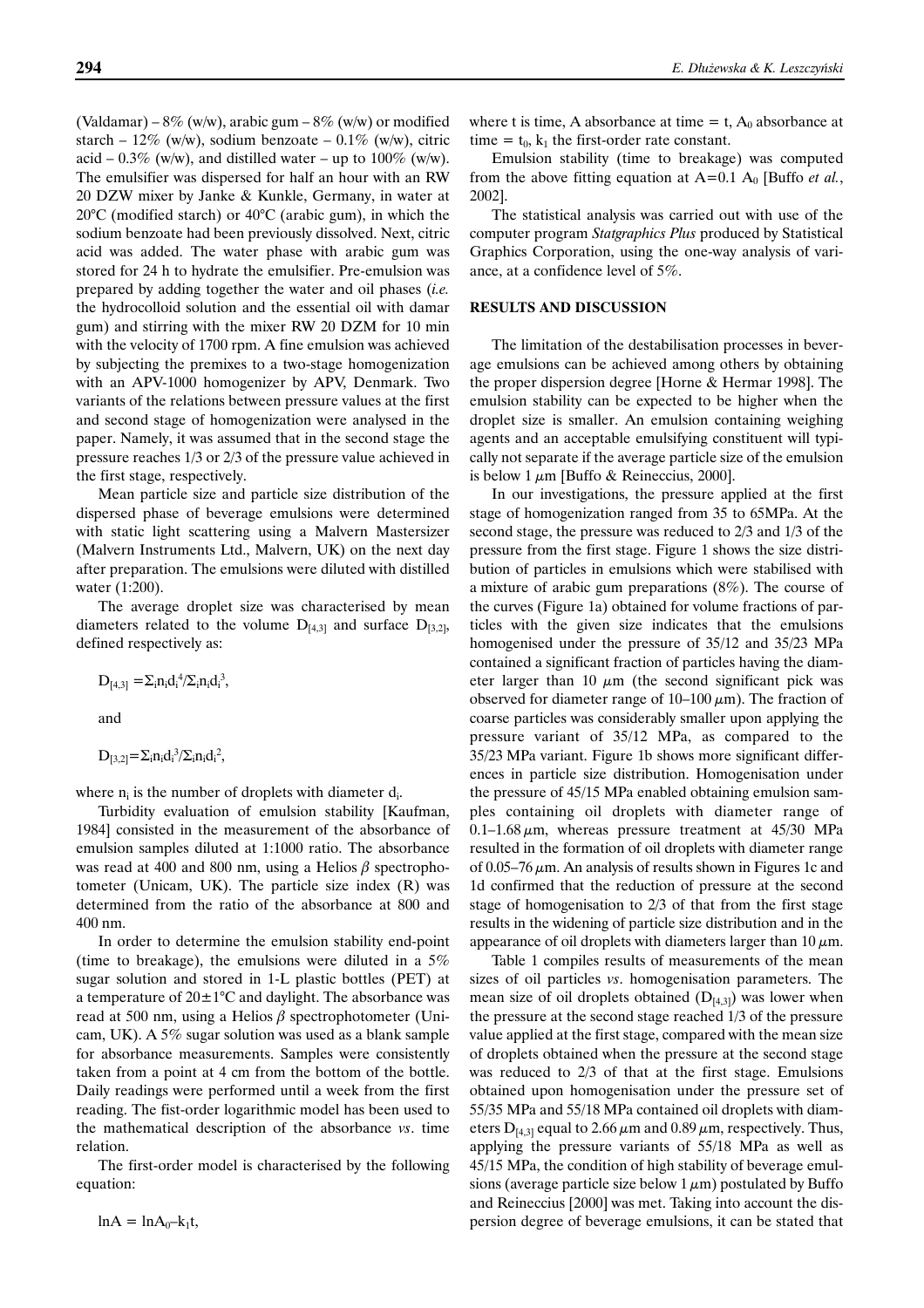

FIGURE 1. The size distribution of the dispersed phase particles in beverage emulsions with preparations of arabic gum: a) homogenisation pressure:  $\bullet - \bullet$  35/12 MPa;  $+ - + 35/23$  MPa, b) homogenisation pressure:  $\bullet - \bullet$  45/15 MPa;  $+ - + 45/30$  MPa, c) homogenisation pressure:  $\bullet - \bullet$  55/18 MPa;  $+ - +$  55/35 MPa, d) homogenisation pressure:  $\bullet - \bullet$  65/22 MPa;  $+ - +$  65/42 MPa.

the reduction of pressure at the second stage to 1/3 than to 2/3 of the pressure from the first stage is a more profitable solution. It is also clearly indicated by the analysis of the emulsion stability, including particle size index and time to breakage; the lower the particle size index, the higher the emulsion stability [Kaufman, 1984].

For most of emulsion samples homogenised under the pressure reduced to 1/3 at the second stage of homogenisation, the particle size index was lower and the time to breakage was longer, compared to respective samples homogenised under the pressure reduced at the second stage to 2/3 of the pressure from the first stage (Table 1). An opposite tendency was observed for emulsion samples homogenised at the first stage under 35 MPa, namely the time to breakage appeared to be longer for the sample homogenised under the pressure reduced to 2/3 at the second stage of homogenisation. It is worth emphasizing that both the samples homogenised at the first stage under 35 MPa were found to be the least stable of all samples analysed. It was likely that their stability was strongly affected by the presence of oil droplets with diameters larger than 10  $\mu$ m. The D<sub>IV 0.91</sub> value reached *ca*. 28  $\mu$ m and 52  $\mu$ m for the samples homogenised under the pressure of 35/12 and 35/23 MPa, respectively (Table 1).

The highest values of mean size of particles in oil phase  $(D<sub>[4,3]</sub> = 14.6 \mu m)$  were noted in samples homogenised under the pressure of 35/12 MPa. In these emulsions, 90% of particles had their diameters shorter than  $28.28 \mu m$ . The presence of such large particles of the dispersed phase can accelerate negative processes leading to destabilisation of

| Homogenisation |             | Droplet diameter $(\mu m)$ | <b>Emulsion stability</b> |                            |                   |                  |
|----------------|-------------|----------------------------|---------------------------|----------------------------|-------------------|------------------|
| pressure (MPa) | $D_{[4,3]}$ | $D_{[3, 2]}$               | $D_{(V 0.5)}$             | ${\rm D}_{({\rm V}\,0.9)}$ | Particle size     | Time to breakage |
|                |             |                            |                           |                            | index R           | (days)           |
| 35/12          | 14.60       | 0.67                       | 0.65                      | 28.28                      | $0.46^{ab}$       | 282 <sup>a</sup> |
| 35/23          | 13.56       | 0.65                       | 0.83                      | 51.76                      | $0.42^{\rm a}$    | 343 <sup>b</sup> |
| 45/15          | 0.89        | 0.45                       | 0.49                      | 1.14                       | $0.41^{\rm a}$    | $458^\circ$      |
| 45/30          | 1.54        | 0.47                       | 0.71                      | 13.41                      | $0.43^{ab}$       | 395 <sup>d</sup> |
| 55/18          | 0.82        | 0.46                       | 0.51                      | 1.13                       | 0.39a             | 411 <sup>d</sup> |
| 55/35          | 2.66        | 0.53                       | 0.62                      | 5.56                       | 0.79c             | 386 <sup>c</sup> |
| 65/22          | 1.36        | 0.48                       | 0.53                      | 1.44                       | $0.45^{ab}$       | 391 <sup>d</sup> |
| 65/42          | 2.33        | 0.52                       | 0.61                      | 3.51                       | 0.53 <sup>b</sup> | 364 <sup>c</sup> |

TABLE 1. The particle size of the dispersed phase in emulsions with arabic gum *vs*. homogenisation pressure.

a–e – mean values denoted by different superscripts in the same column differ significantly from each other  $(\alpha=0.05)$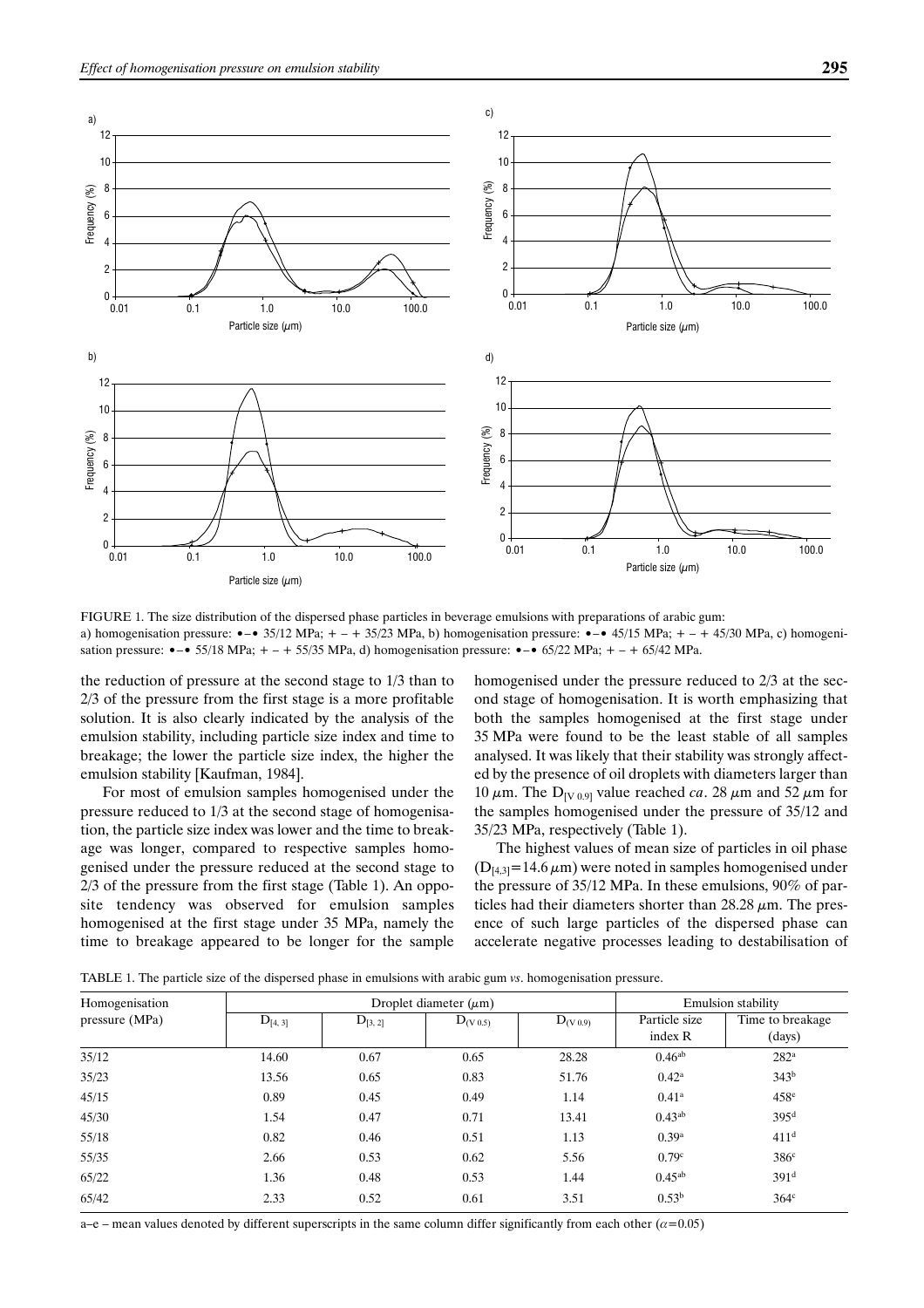an emulsion, *i.e.* gravitation separation and/or flocculation [McClements, 1999]. The mean sizes of oil droplets  $(D_{[4,3]})$ in emulsions homogenised under the pressures of 45/15 MPa and 55/18 MPa were many times lower and did not exceed even 1  $\mu$ m, in addition 90% of the dispersed phase particles were characterised by diameters smaller than  $1 \mu$ m. A pressure rise up to 65 MPa resulted in increasing the mean particle size of oil phase in the emulsion (Table 1).

The measurements of emulsion stability confirmed a significant influence of homogenisation pressure on the dispersion degree of beverage emulsion. The analysis of the time of emulsion breakage showed that the application of the pressure of 45/15 MPa enabled obtaining emulsion stability twice as long as that achieved at the pressure variant of 35/12 MPa. It seems, therefore, that the results of emulsion stability determination shown in Table 1 indicate that the pressure set of 45/15 and 55/18 MPa enables obtaining the emulsion with extended stability, compared to the samples obtained at other variants of pressure considered.



•–• pressure 35/12 MPa; •–• pressure 45/15 MPa; +–+ pressure 55/18 MPa; **A**-A pressure 65/22 MPa

FIGURE 2. The cumulative distribution of the dispersed phase particles in beverage emulsions with arabic gum.

Figure 2 presents cumulative distribution of particles in the emulsion stabilised with a mixture of arabic gums. Considering the effect of pressure obtained at the first stage on the distribution of particle size, it was pointed out that over 90% of particles with diameters lower than  $1 \mu m$  occurred in the emulsion sample homogenised under the pressure of 45/15 MPa. The application of the higher as well as lower pressures (65/22 and 35/12 MPa) resulted in decreasing the particle fraction with diameters lower than 1  $\mu$ m to 83% and 70%, respectively.

This proves that the best variant of homogenisation pressure is the one where the pressure at the second stage

reaches 1/3 of the pressure value from the first homogenisation stage (ranging from 45 to 55 MPa).

Figure 3 shows the size distribution of particles in emulsions which were stabilised with modified starch added in the amount of 12%. The influence of pressure variants was not as explicit as in the case of emulsions stabilised with arabic gum. Nevertheless, also in this case the pressure set 45/15 MPa seems to be more profitable in comparison with pressure variants 55/18 and 65/22 MPa. So adjusted homogenisation pressures (45/15 MPa) enabled obtaining oil droplets with diameters ranging from  $0.05$  to *ca*. 6  $\mu$ m. In the emulsion samples, the increased homogenisation pressure caused the appearance of particles with diameters longer than 30  $\mu$ m. On the basis of the results shown in Table 2, it was concluded that the mean particle size in the samples homogenised under the pressure of 45/15 MPa was considerably smaller than that of the particles obtained under the pressure of 55/18 MPa. The breakage time of the emulsions homogenised under 45/15 MPa was also longer than of those homogenised under 55/18 MPa or 65/22 MPa. For the samples homogenised under the pressure of 55/18 MPa, the value of  $D_{[3,2]}$  was higher than that for the samples homogenised under 65/22 MPa, which suggests their higher stability. The measurement of the breakage time did not confirm this dependency. It is likely to be due to the great influence of particle size distribution on the stability of beverage emulsion (narrow distribution desired). The analysis of mean size of oil particles and emulsion stability with the addition of modified starch (Table 2) also indicated considerably smaller differences between the samples homogenised under various pressures, compared to the samples with the adittion of arabic gum. A substantial impact of



•–• pressure 45/15 MPa;  $+-+$  pressure 55/18 MPa;  $\blacktriangle$  - $\blacktriangle$  pressure 65/22 MPa

FIGURE 3. The size distribution of the dispersed phase particles in beverage emulsions with modified starch.

TABLE 2. The particle size of the dispersed phase in emulsions with modified starch *vs*. homogenisation pressure.

| Homogenisation |             | Droplet diameter $(\mu m)$ | <b>Emulsion stability</b> |               |                   |                  |
|----------------|-------------|----------------------------|---------------------------|---------------|-------------------|------------------|
| pressure (MPa) | $D_{[4,3]}$ | $D_{[3, 2]}$               | $D_{(V 0.5)}$             | $D_{(V 0.9)}$ | Particle size     | Time to breakage |
|                |             |                            |                           |               | index R           | (days)           |
| 45/15          | 0.89        | 0.49                       | 0.65                      | 1.82          | $0.42^{\rm a}$    | 399c             |
| 55/18          | 1.39        | 0.53                       | 0.79                      | 3.02          | 0.48 <sup>b</sup> | 386 <sup>b</sup> |
| 65/22          | 1.09        | 0.49                       | 0.60                      | 2.14          | $0.43^{\rm a}$    | 368 <sup>a</sup> |

a–e – mean values denoted by different superscripts in the same column differ significantly from each other  $(\alpha=0.05)$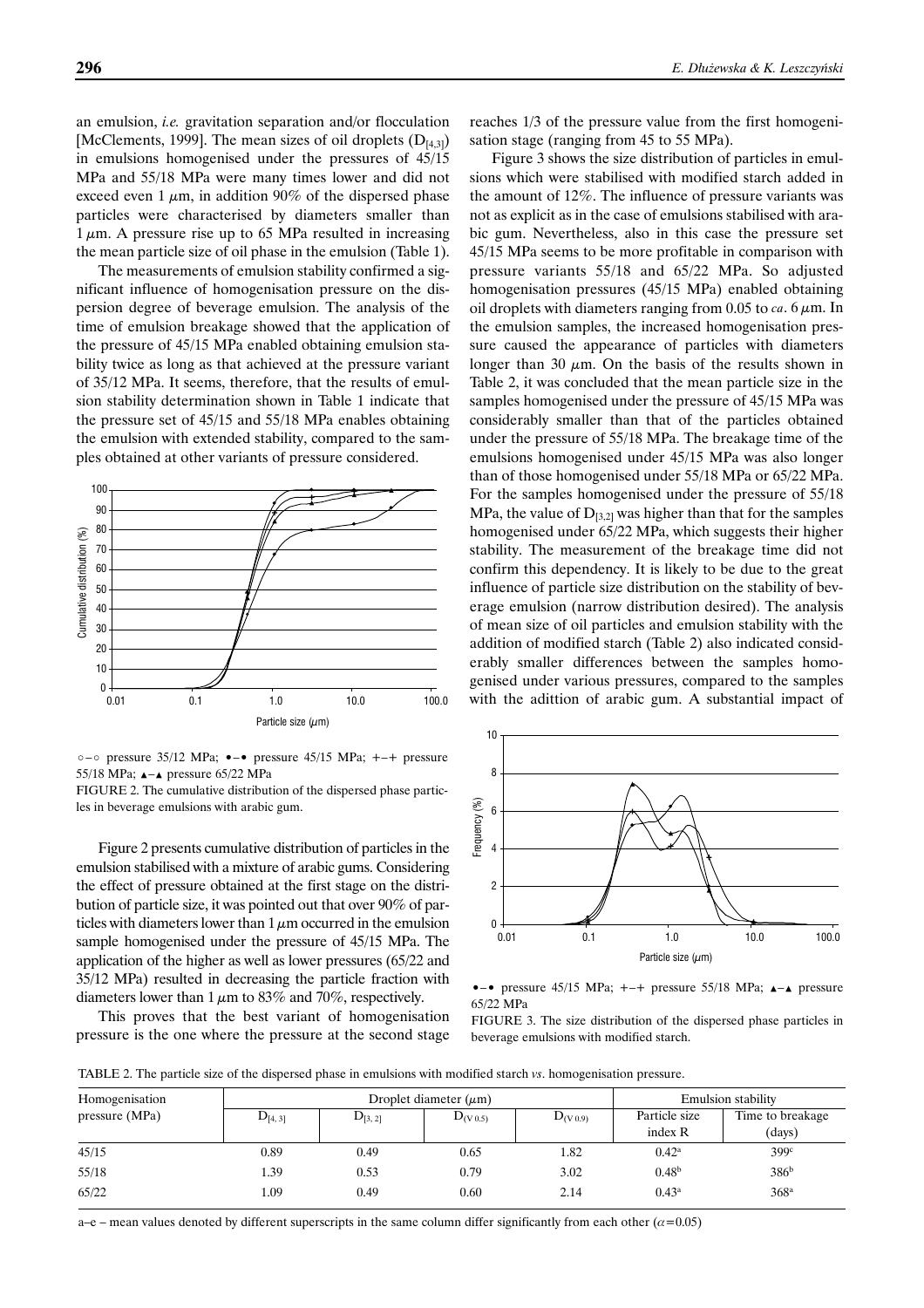homogestination parameters as well as the kind of a stabiliser on the size of particles of the oil phase and their distribution suggest that the pressure variants should be adjusted for each emulsion separetly with the addition of various emulsifiers.

## **CONCLUSIONS**

1. The analysis of the stability of beverage emulsion homogenised under various pressure sets shows that more favourable results are obtained when at the second stage of homogenisation the pressure reaches 1/3 of the pressure value applied at the first stage. Worse results are obtained when at the second stage the pressure reaches 2/3 of the value from the first stage.

2. More stable emulsions were obtained with arabic gum additive by applying the pressure sets of 45/15 and 55/18 MPa in comparison with the emulsions homogenised under other pressures considered in the paper. In the case of emulsions with modified starch additive, greater stability was reached under the pressure set of 45/15 MPa.

3. The determination of the size distribution of the oil particles in emulsions homogenised under the same pressure with the addition of various stabilisers points to the need of a proper selection of homogenisation parameters depending on the kind of stabilisers applied.

# **ACKNOWLEDGEMENTS**

The study was supported by the State Committee for Scientific Research under grant No. 0747/P06/2003/25.

#### **REFERENCES**

- 1. Buffo R.A., Reineccius G.A., Beverage emulsions and the utilization of gum acacia as emulsifier/stabilizer. Perfumer & Flavorist, 2000, 25, 24–44.
- 2. Buffo R.A., Reineccius G.A., Oehlert G., Influence of time-temperature treatments on the emulsifying properties of gum acacia in beverage emulsions. J. Food Engin., 2002, 51, 341–345.
- 3. Burgaud I., Dickinson E., Nelson P.V., An improved high-pressure homogenizer for making fine emulsions on a small scale. J. Food Sci. Technol., 1990, 25, 39–46.
- 4. Chanami R., McClements D.J., Depletion flocculation of beverage emulsions by gum arabic and modified starch. J. Food Sci., 2001, 66, 457–463.
- 5. Coupland J.N., McClements D.J., Droplet size determination in food emulsions: comparison of ultrasonic and light scattering methods. J. Food Engin., 2001, 50, 117–120.
- 6. Dickinson E., Hydrocolloids at interfaces and the influence on the properties of dispersed system. Food Hydrocolloids, 2003, 17, 25–39.
- 7. Horne D.S., Hermar Y., Light scattering and rheological studies of emulsion system. 1998, *in*: Emulsifiers. Functionality and Applications (eds. K. Berger, R.J. Hamilton). SCI, London, pp. 14–18.
- 8. Huang X., Kakuda Y., Cui W., Hydrocolloids in emulsions: particle size distribution and interfacial activity. Food Hydrocolloids, 2001, 15, 533–542.
- 9. Kaufman V.R., Garti N., Effect of cloudy agents on the stability and opacity of cloudy emulsions for soft drinks. J. Food Technol., 1984, 19, 255–261.
- 10. McClements D.J., Coupland J.N., Theory of droplet size distribution measurements in emulsions using ultrasonic spectroscopy. Colloids and Surfaces, 1996, 117, 161–170.
- 11. McClements D.J., Emulsion stability. 1999, *in*: Food Emulsions: Principles, Practice and Techniques. CRC Press LLC.
- 12. Tan C-T., Holmes J.W., Stability of beverage flavor emulsions. Perfumer& Flavorist, 1988, 13, 23–41.

Received August 2004. Revision received October 2004 and accepted March 2005.